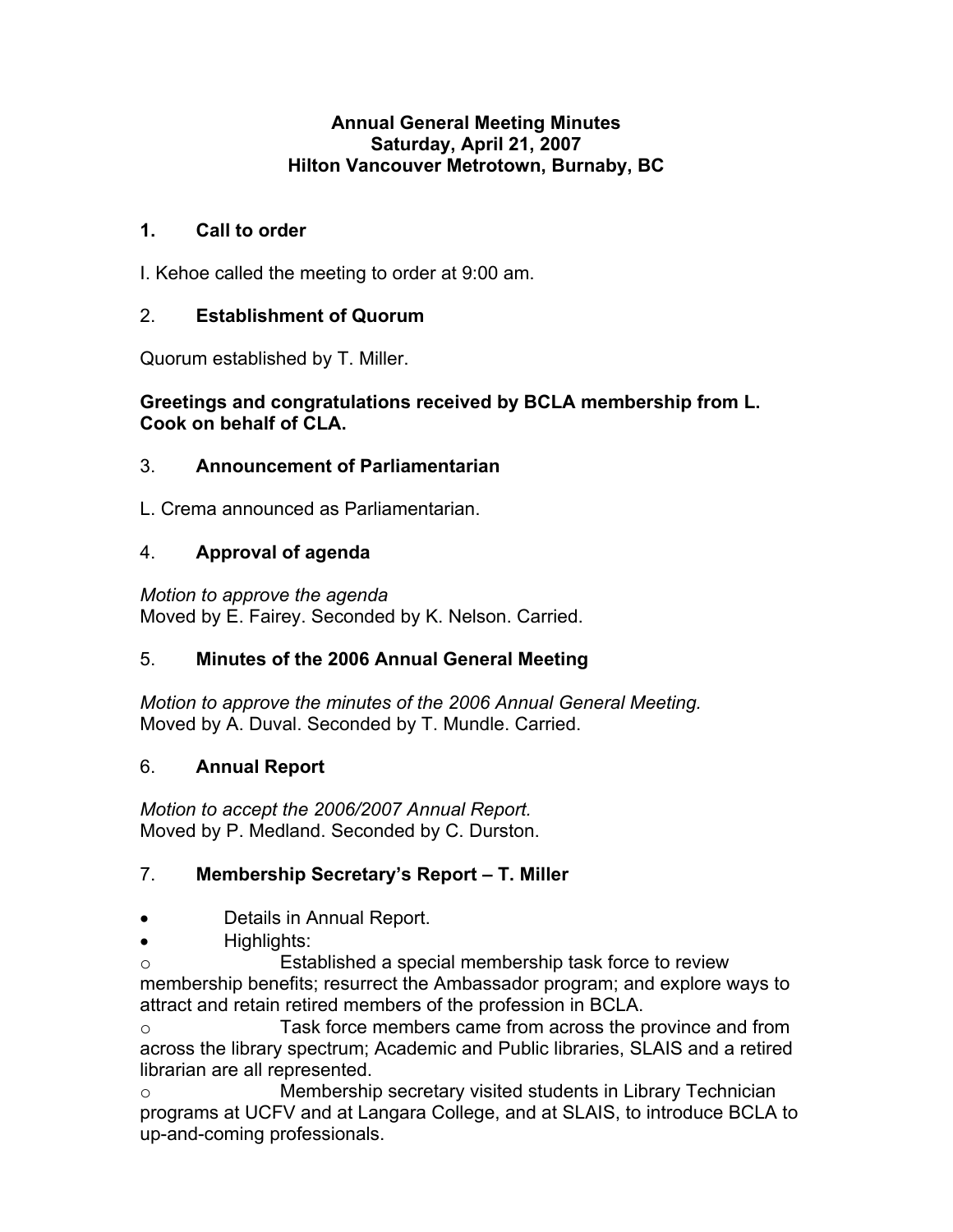### o Current BCLA membership stands at a very healthy 824.

*Motion to accept the Membership Secretary's Report.*  Moved by N. Catto. Seconded by K. Nelson. Carried.

### 8. **Treasurer's Report – C. Hogg**

#### *8a. 2006 Financial Statements*

C. Hogg extends thanks to R. Avigdor, A. Douglas, and M. Burris for making the Treasurer's job easier.

Highlights

- BCLA did not run a deficit this year and shows a very healthy balance.
- 2006 conference revenue surpassed \$48,000.
- 2006 saw an increase of 20% in membership revenue.

Excellent conference revenue and increase in membership revenue contribute to BCLA's ability to keep membership rates static and affordable this year.

Some discussion ensued over details of budget lines to clarify for membership present.

*Motion to accept 2006 financial statement and the Treasurer's Report.* Moved by U. Brigl. Seconded by S. Hall. Carried.

### **8b.** *Appointment of Auditor*

*Motion to accept Collins-Barrow as auditors for 2007.*  Moved by K. Nelson. Seconded by T. Mundle.

### 9. **Nominations Committee Report - I. Kehoe**

Thank you to everyone who put their name forwarded.

New Board Members:

- VP/Pres elect: Lynne Jordon (acclaimed)
- Assistant Treasurer/Treasurer Elect: Stephanie Hall (acclaimed)
- Membership Secretary: Virginia Charron (acclaimed)
- 2-Year Director for Conference: Chris Middlemass (acclaimed)
- Director for Continuing Education: Heather Scoular (elected)
- Director: Kevin Kierans (appointed by President)

Continuing Members of the Executive:

- Incoming President: Deb Thomas
- Past President: Inba Kehoe
- Treasurer: Katy Nelson
- Director of Conference: Trish Rosseel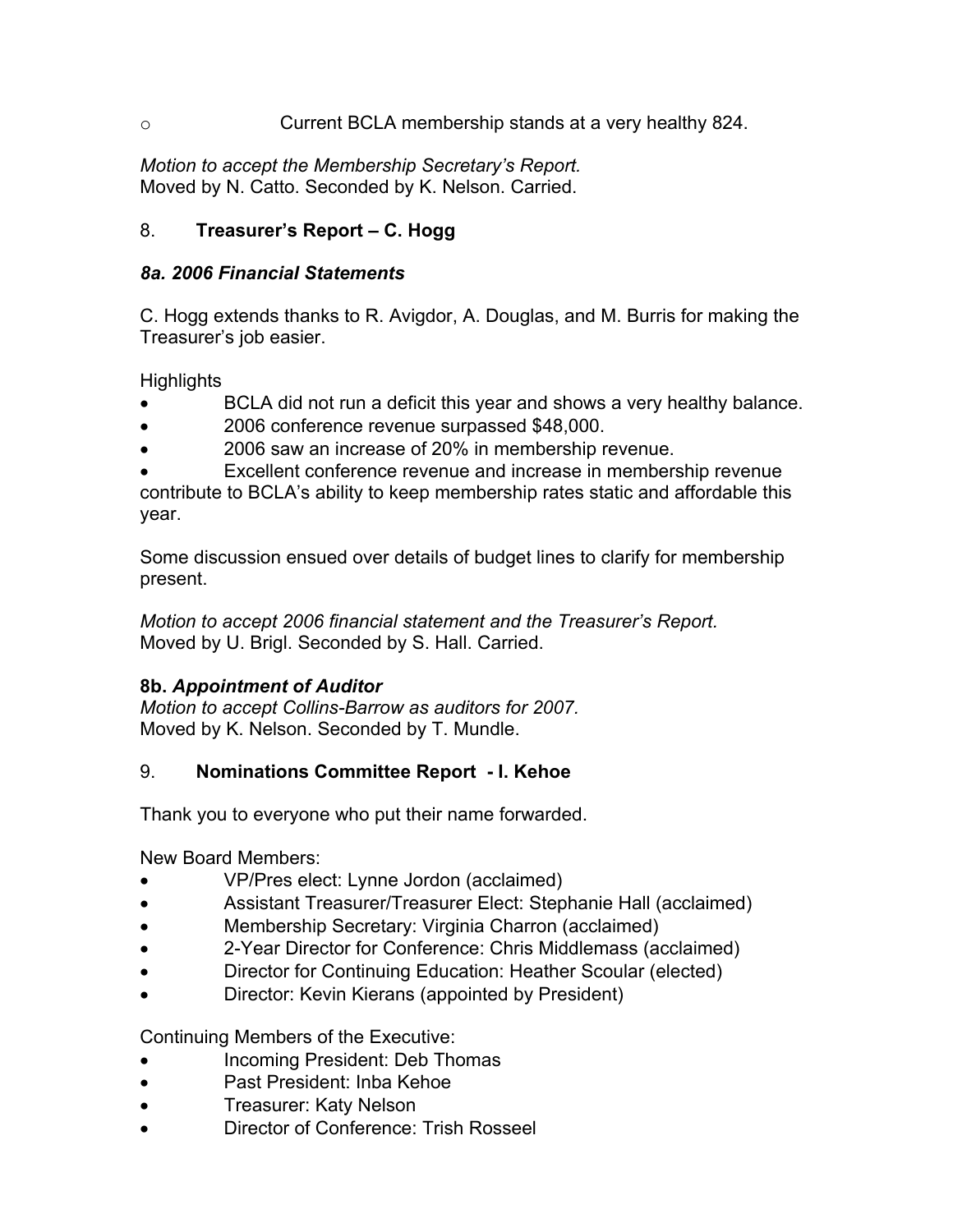- YAACS Chair: Vicki Donoghue
- ALPS Chair: Sylvia Roberts
- BCLA Reporter Editor: Ted Benson.
- Recording Secretary: TBA

I. Kehoe extends thanks to the outgoing Board Executive:

- Melanie Houlden (outgoing Past President)
- Charles Hogg (outgoing Treasurer)
- Pam Medland (outgoing Conference Director)
- Trish Miller (outgoing Membership Secretary)
- Heather Morrison (outgoing ALPS Chair)
- Chris Kevlahan (outgoing YAACS Chair)

*Motion to accept the new BCLA Board*. Moved by S. Singh. Seconded by S. Roberts. Carried.

*Motion to destroy the ballots.*  Moved by A. Cocchia. Seconded by S. Singh. Carried.

# **10. Resolutions Committee Report - T. Mundle.**

## *10a 2006 Resolutions Update – I. Kehoe*

- WIPO resolution: BCLA endorsed library related principles for WIPO referred issue to CLA International Trade Agreements working group.
- Update on other resolutions to be distributed.

### b. **Member resolutions – T. Mundle**

T. Mundle read through the following resolutions (full text attached to end of minutes).

# **A. Resolution on Support for the BC Legislative Library**

N. Hannum spoke to this resolution, and ready from a letter to the *Victoria Times Colonist* from BC Legislative Library Librarian Jane Taylor. In her letter, Taylor acknowledges concerns of the library community around the closure of the Legislative Library. It is unusual that a Legislative Library Librarian would write to the *Times Colonist,* and that she would acknowledge comments from the community. Taylor mentions problems with present facility such as the lack of fire suppression and climate control; states that a new facility for the BC Legislative Library would solve these problems. Some discussion of grammar, spelling and punctuation ensued; friendly amendments proposed and accepted. Additional amendment proposed and accepted: BCLA shall ask BCLTA and their member boards to contact their MLAs and encourage their support for maintaining BC's Legislative Library.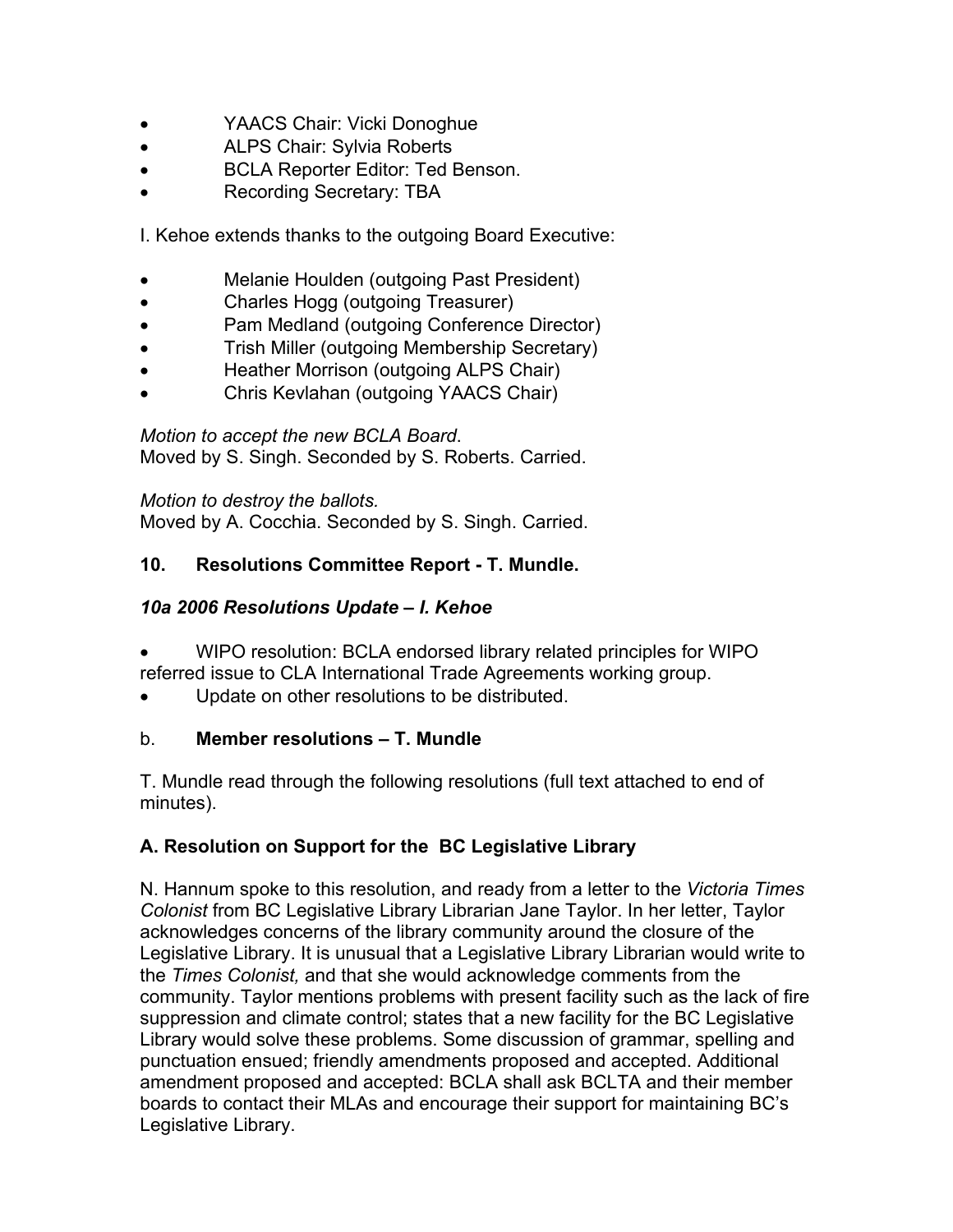### *Motion to accept resolution of support for Legislative Library as amended.*

Moved by N. Hannum. Seconded by S. Roberts. Carried.

### **B. Resolution on TILMA (Trade, Investment, and Labour Mobility Agreement)**

C. Graebner reports that TILMA hasn't been reported much in the media, nor debated in the legislature. It is an agreement that weighs the opinions of business interests heavily, placing control of city design in the hands of developers and removing it from the public and their governments. Concern expressed by J Conatser that opposing TILMA also opposes breaking down barriers which prevent skilled workers and professionals from transferring skills earned in other jurisdictions and having their qualifications recognized to work in other jurisdictions. Discussion of that concern concluded with statement that BCLA does not oppose the reduction of mobility of labour, but does oppose the TILMA agreement, which has not been sufficiently debated and which does set a dangerous precedent. A small group removed to the hallway to move amendments to the resolution.

*Motion to remove paragraph "And Whereas a weakening of one sector of the public domain puts added pressure on other areas"* 

Moved by T. Robertson. Seconded by E. Toner-Rogala. Carried.

*Motion to add paragraph "And Whereas TILMA reduces the autonomy of representative institutions to make decisions and provide services in the public good"* 

Moved by C. Graebner. Seconded by S. Roberts. Carried.

*Motion to accept TILMA Resolution as amended.* 

Moved by C. Graebner. Seconded by J. Davis. Carried.

#### **C. Resolution on Child Care Resource and Referral Centres**

D. Greyson reported in the BCLA Reporter on CCRR service cuts; see article for more detail. Public libraries have close links to CCRR programs, and Vancouver's central CCRR Library has been given 6 weeks to close due to cuts to funding, despite the restoration of 2/3rds of CCRR funding. More voices protesting this new round of cuts that include that closure could make a difference.

*Motion to accept the resolution on support for the protest to cuts to the Child Care Resource and Referral Centres as amended.*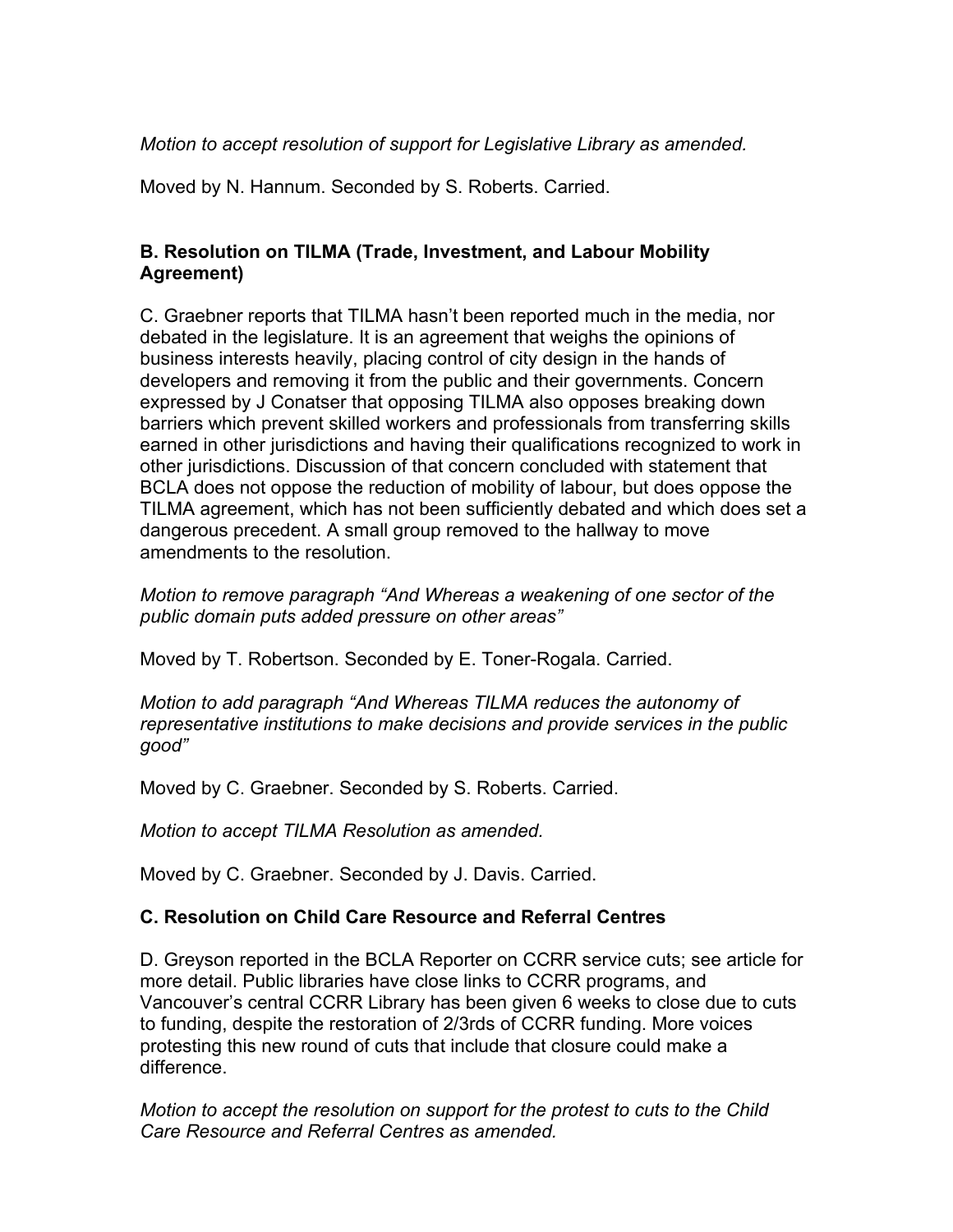Moved by D. Greyson. Seconded by B.J. May. Carried.

### **D. Resolution on Libraries and Media Concentration**

B.J. May spoke to this resolution. It is a lengthy resolution, related in part to a similar resolution from the 2003 BCLA AGM. Media concentration continues to roll along in Canada. Canada ranked  $18<sup>th</sup>$  behind countries such as Bolivia in last ranking of oppression of the press by Reporters Without Borders. It is significant that CRTC is holding hearings, but 3 big deals are lined up already and CRTC discussion comes too late to address those. With the CRTC discussion, there is still an opportunity for voices to be heard. No amendments to this resolution were proposed.

*Motion to accept the resolution on Libraries and Media Concentration without amendments.* 

Moved by C. Graebner. Seconded by B.J. May. Carried.

# **E. Resolution on Little Sister's Bookstore**

### **Presented by the BCLA Information Policy and Intellectual Freedom Committees**

T. Robertson commented that in January this year Supreme Court of Canada overturned the BC Supreme Court decision to award Little Sister's Bookstore costs; Little Sister's Bookstore now has to challenge each shipment of books individually at great cost, which is detrimental to this landmark censorship case. A series of friendly amendments were proposed for clarity and consistency of expression; a small group met outside the room to work on acceptable wording.

*Recommendation: That the incoming board of BCLA find a way to make a financial grant to Little Sister's Bookstore, even in a symbolic amount, to show support.* 

Recommended by P. Medland. Board will consider.

*Motion to accept amendments to Resolution on Little Sister's Bookstore.* 

Moved by T. Robertson. Seconded by M. Gonzales Palacios. Carried.

*Motion to accept the resolution on Little Sister's Bookstore as amended.*  Moved by T. Roberston. Seconded by M. Gonzales Palacios. Carried.

### 11. **Other business – NONE**

12. **President's Report** – **I. Kehoe.**